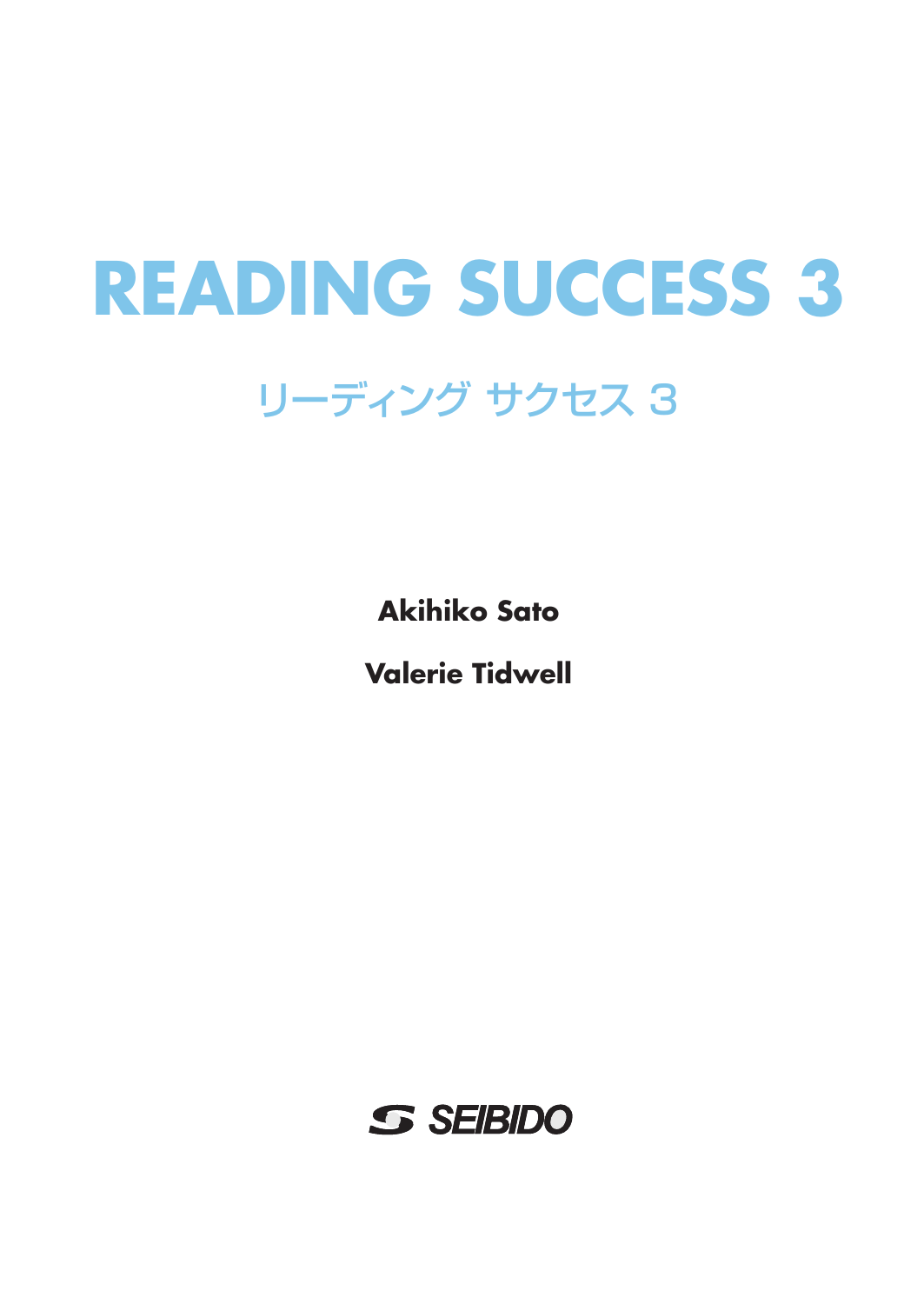photographs by ©iStockphoto.com アフロ



#### **READING SUCCESS 3**

Copyright © 2017 LiveABC Interactive Corporation

Japanese edition copyright © 2017 Seibido Publishing Co., LTD, Japanese Edition

All rights reserved for Japan. No part of this book may be reproduced in any form without permission from Seibido Co., Ltd.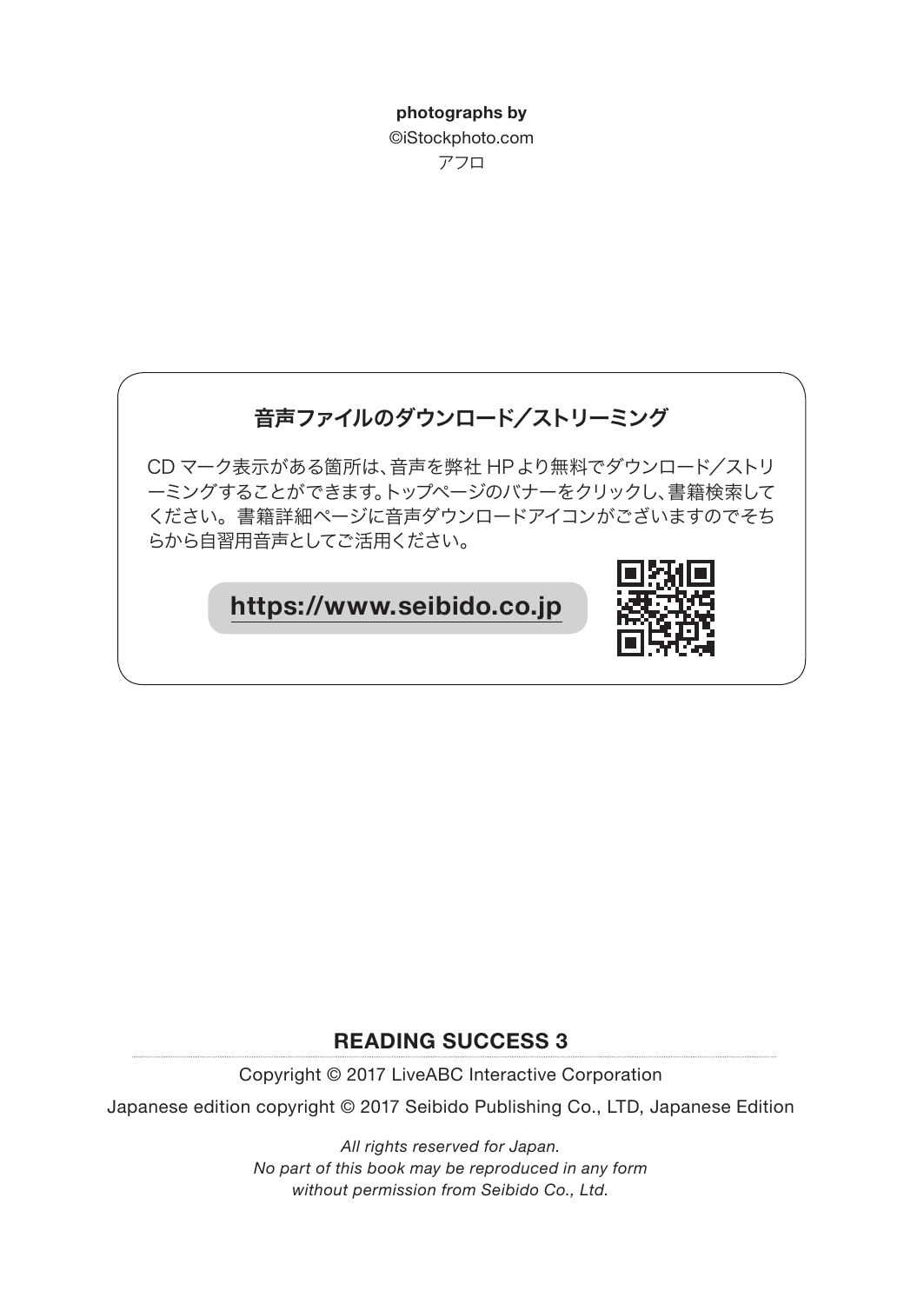#### はしがき

READING SUCCESS 3は、明るく楽しく学べる中級用英語教材です。効果的な 文章とタスクにより、学習者が前向きに授業参加しながら読解力を育めるよう考慮 しています。バランスよく「話す・読む・書く」能力を向上させることを目標とし、 様々な形式の設問の解答を進めていくことで英語が定着するよう工夫しています。

400語程度のリーディングパートでは、幅広い分野の知識を得られる内容であり、 読解のコツを学びながら、効率よく読み進める練習ができます。タスク内の例文は 日常牛活の中で頻繁に出てくる表現を数多く使用し、自然な英語でのやりとりが身 につくよう配慮しました。レベルについては、CEFRA2-B1を想定しています。

本書は、これまでに作成した READING SUCCESS 1、2の続編となります。こ の刊行にあたり、株式会社成美堂の佐野泰一氏には企画から編集、リーディングパ ート録音にわたり多大なご尽力いただきまして、そのおかげで今回の完成につなが りました。この場を借りて厚く御礼申し上げます。誠にありがとうございました。

> 2017年8月 佐藤 明彦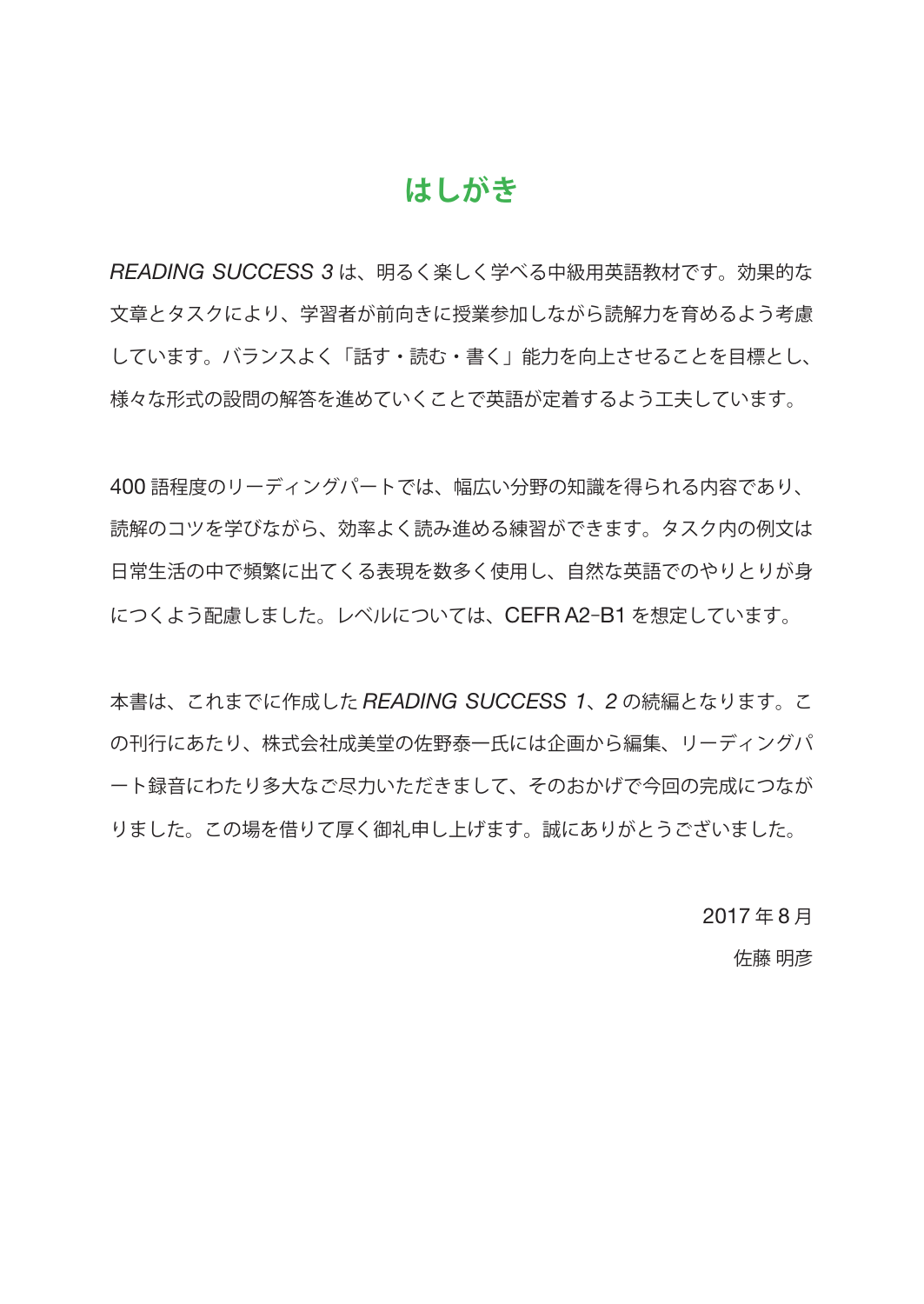### **CONTENTS**

| <b>Unit</b> | <b>Title</b>                                          | <b>Words</b>                                                   | <b>Grammar&amp;Expressions</b>                                                                                           | Page           |
|-------------|-------------------------------------------------------|----------------------------------------------------------------|--------------------------------------------------------------------------------------------------------------------------|----------------|
|             | <b>A World of Color</b><br>色彩の世界                      | behavior<br>represent<br>loyalty<br>guess<br>effort            | a number of<br>it is important to do<br>how s/o do<br>have you ever p.p.<br>be used when SV                              | $\overline{7}$ |
| 2           | <b>The Olympics</b><br>オリンピック                         | ancient<br>honor<br>revive<br>stand for<br>criticize           | one of the<br>along with<br>SV, which do<br>it is decided that SV<br>remind s/o that SV                                  | 13             |
| 3           | <b>Power Foods</b><br>パワーフード                          | increase<br>properly<br>absorb<br>nourish<br>opposite          | rather than<br>instead of<br>reason why<br>make sure to do<br>no wonder                                                  | 19             |
| 4           | With a Little Help<br><b>from Animals</b><br>動物の力を借りて | farmer<br>sniff<br>fatal<br>paralyze<br>remarkable             | it is believed that SV<br>if s/o had p.p., s/o could have p.p.<br>twice as adj. as s/th<br>let s/o do<br>be used to s/th | 25             |
| 5           | <b>You Know My Name</b><br>私の名は…                      | wonder<br>description<br>exist<br>influence<br>skyrocket       | any other<br>as well<br>have an influence on<br>most of the<br>seem to do                                                | 31             |
| 6           | <b>The Quest for Beauty</b><br>美しさを求めて                | hideous<br>evolution<br>involve<br>plastic surgery<br>beholder | adj. by s/o, but adj. by another<br>mixed with<br>less common<br>where SV, SV<br>one says that SV                        | 37             |
|             | <b>Social Networking</b><br>ソーシャルネットワーク               | launch<br>allow<br>embrace<br>coworker<br>addictive            | find a way of -ing<br>millions of<br>stay in touch<br>kind of<br>get hooked on                                           | 43             |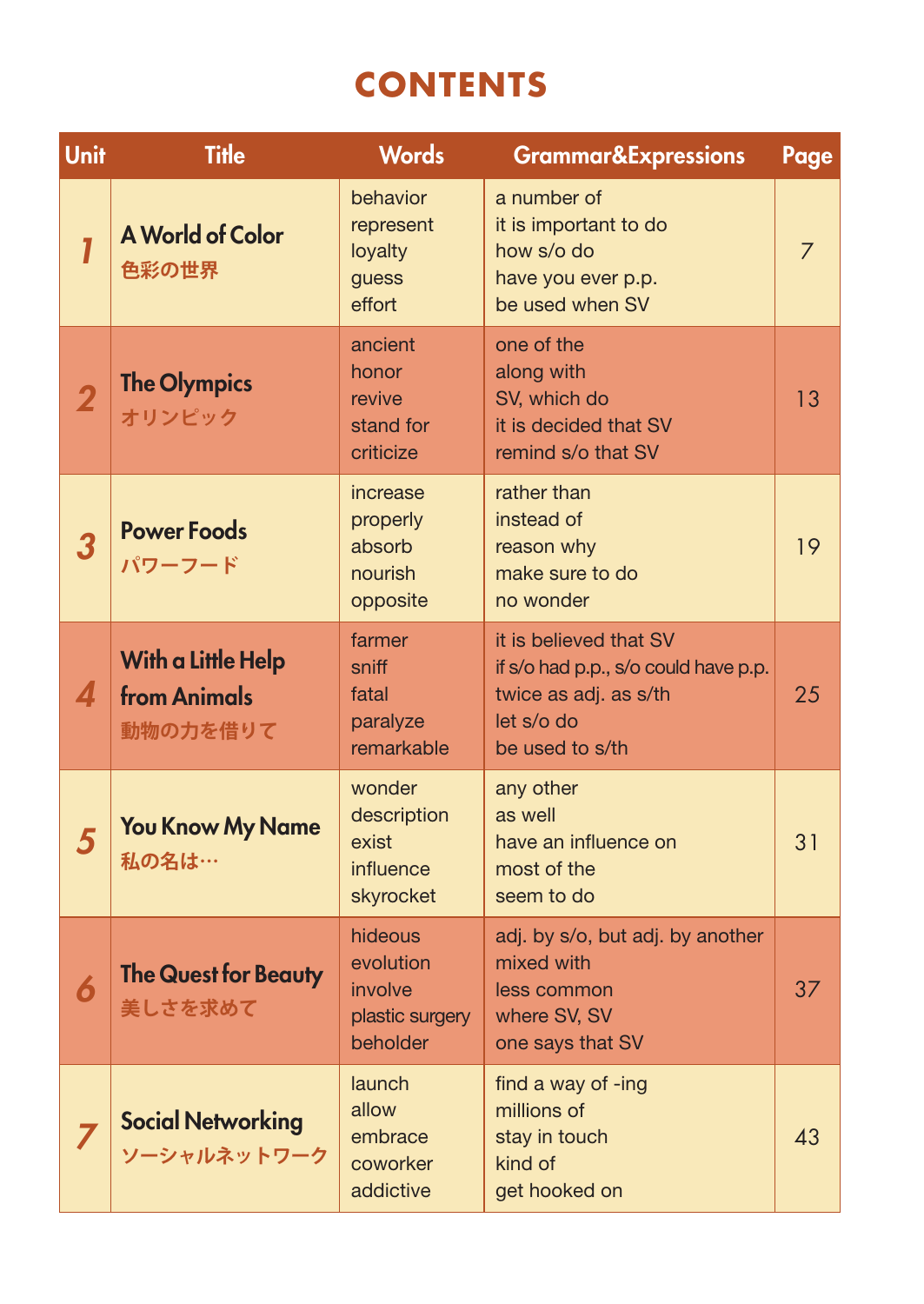| Unit | <b>Title</b>                                 | <b>Words</b>                                                     | <b>Grammar&amp;Expressions</b>                                                                        | Page |
|------|----------------------------------------------|------------------------------------------------------------------|-------------------------------------------------------------------------------------------------------|------|
| 8    | <b>Coming of Age</b><br>成人年齢                 | responsibility<br>distinctive<br>elaborate<br>ritual<br>restrain | after-ing<br>much more adj.<br>at a certain n.<br>whether A or B<br>be expected to do                 | 49   |
| 9    | <b>Hidden Messages</b><br>隠されたメッセージ          | exposure<br>perceive<br>astonishing<br>temporary<br>achieve      | what if<br>vary from A to A<br>confess that SV<br>give up -ing<br>be banned                           | 55   |
|      | <b>Boys and Girls</b><br>ボーイズ&ガールズ           | reputation<br>illustrate<br>discover<br>abstract<br>ignore       | deal with<br>study shows that SV<br>the reason that SV<br>over and over<br>more than just             | 61   |
| 11   | <b>The Art of Monet</b><br>モネの芸術             | emphasize<br>imply<br>element<br>dimension<br>determine          | end up -ing<br>be unable to<br>SV in which SV<br>nobody had ever p.p.<br>how adj. s/th could be       | 67   |
| 12   | <b>Extreme Sports</b><br>究極のスポーツ             | trigger<br>feat<br>impediment<br>victim<br>abduct                | get hurt<br>be ready for<br>be developed in<br>put emphasis on<br>keep-ing                            | 73   |
| 13   | Life of an Astronaut<br>宇宙飛行士の生活             | orbit<br><b>ideally</b><br>exhale<br>sip<br>tremendous           | what it would be like<br>be different from<br>make sure that SV<br>get used to -ing<br>I wish I could | 79   |
|      | <b>Cycling-friendly Cities</b><br>自転車を活用する都市 | old-fashioned<br>emission<br>check out<br>expand<br>obstacle     | just like s/th<br>be considered s/th<br>-friendly<br>not as adj. as<br>have an opportunity to do      | 85   |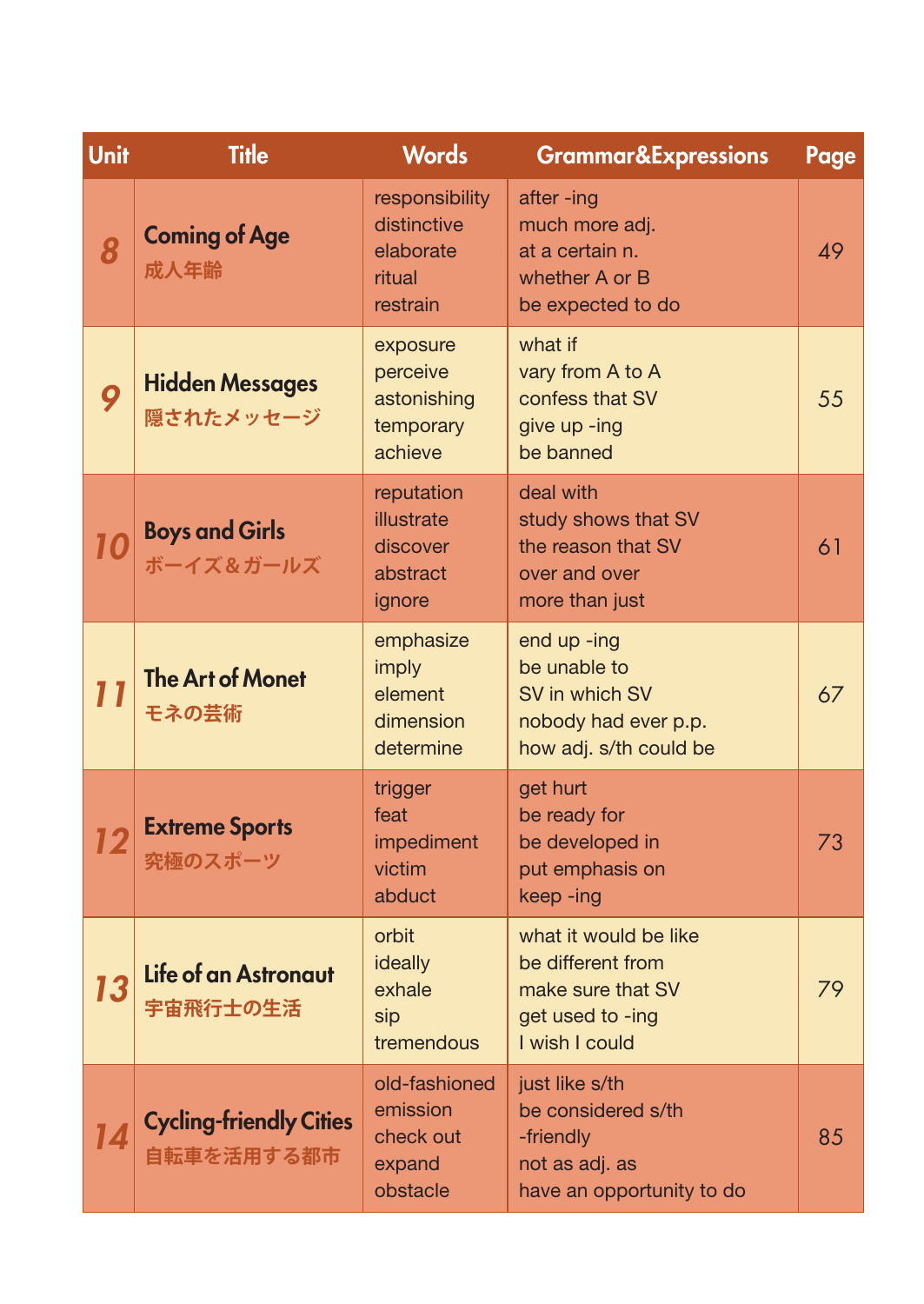| <b>Unit</b>             | <b>Reading Tips</b>                                  | Page |
|-------------------------|------------------------------------------------------|------|
|                         | <b>Transition Words</b><br>転換語句                      | 8    |
| $\overline{\mathbf{2}}$ | <b>Separating Facts from Opinions</b><br>事実と意見の分離    | 14   |
| 3                       | <b>Listing Things in Order</b><br>順序の明示              | 20   |
| 4                       | <b>Purposely Ambiguous Expressions</b><br>あえて曖昧にする表現 | 26   |
| 5                       | <b>Generalizations and Examples</b><br>一般化と実例        | 32   |
| 6                       | <b>Word Family</b><br>派生語群                           | 38   |
| 7                       | <b>Figurative Expressions</b><br>比喻表現                | 44   |
| 8                       | <b>Compound Nouns</b><br>複合名詞                        | 50   |
| 9                       | <b>Compound Adjectives</b><br>複合形容詞                  | 56   |
| 10                      | <b>The Prefix</b><br>接頭辞                             | 62   |
|                         | <b>The Suffix</b><br>接尾辞                             | 68   |
| 12                      | <b>Synonyms and Antonyms</b><br>同義語と反義語              | 74   |
| 13                      | <b>Taking Notes</b><br>メモの取り方                        | 80   |
| 14                      | <b>Hints for Reading Exams</b><br>読解試験のコツ            | 86   |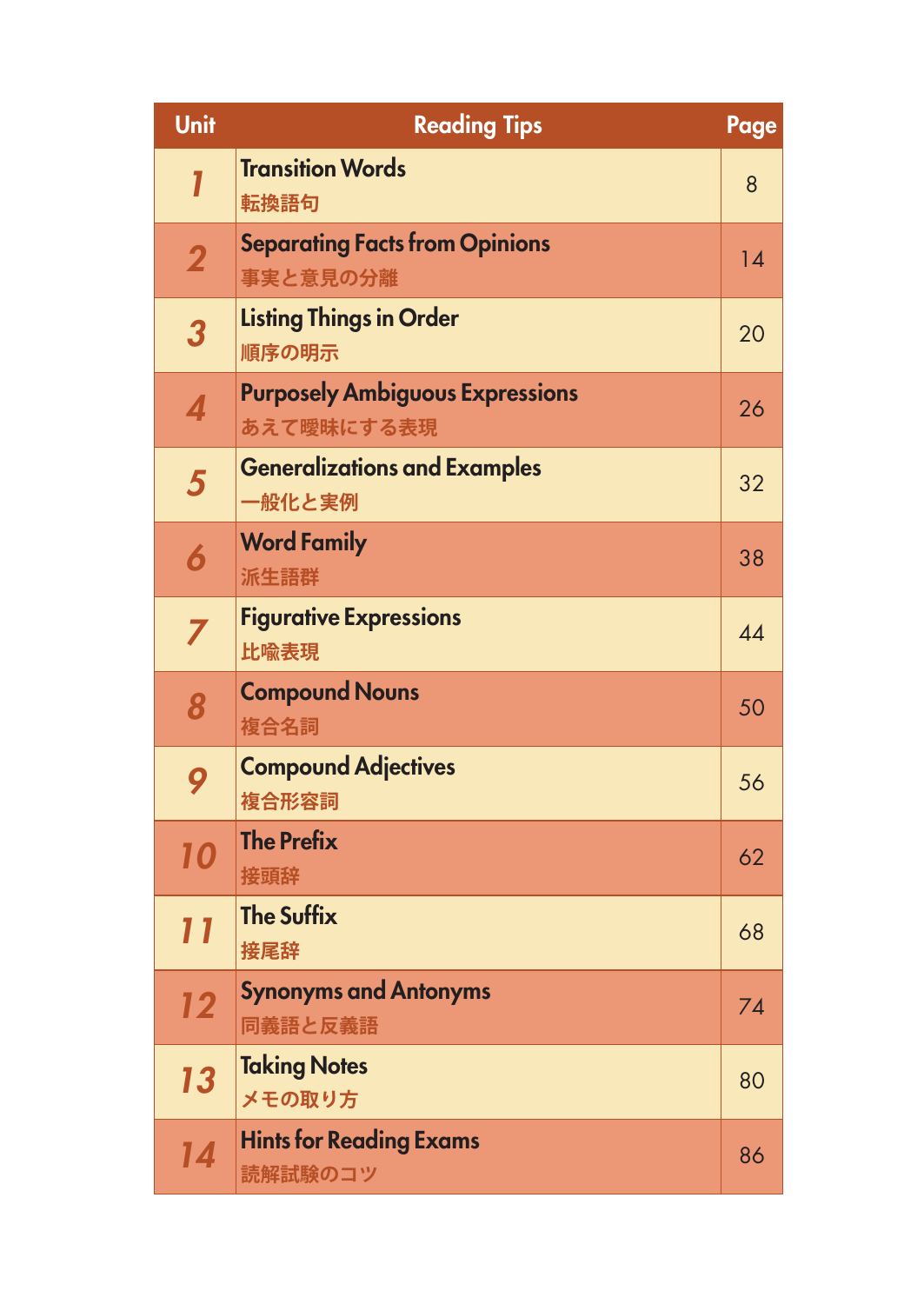# UNIT 1



## **A World of Color**

#### **Opening Questions**

Answer the question and continue a conversation with your partner.

**Q** Please tell me your favorite color and say why you like it.

 $\widehat{\mathbf{F}}$  My favorite color is green since it is the color of nature, and I love the outdoors. (What about you?)

#### **2 Word Definitions**

Match the words with the definitions.

|  | 1. behavior $($ $)$ a to try to answer a question when you are not sure                             |
|--|-----------------------------------------------------------------------------------------------------|
|  | 2. represent $($ $)$ $ $ b $ $ the way that someone acts                                            |
|  | 3. loyalty $\left( \n\right)$ $\left  c \right $ an attempt to do something that involves hard work |
|  | 4. guess $($ $)$ $ $ d $ $ the feeling of being faithful to someone or something                    |
|  | 5. effort $($ $)$ $e$ to be a symbol of something                                                   |

#### **3 Completing the Sentences**

Fill in the blanks using the words shown above. Change the form if necessary.

- 
- 2. The color orange sunset, fire, warm feelings, and so on.
- 3. Diplomatic \_\_\_\_\_\_\_\_\_\_\_\_\_ are necessary to maintain good relationship with neighboring countries.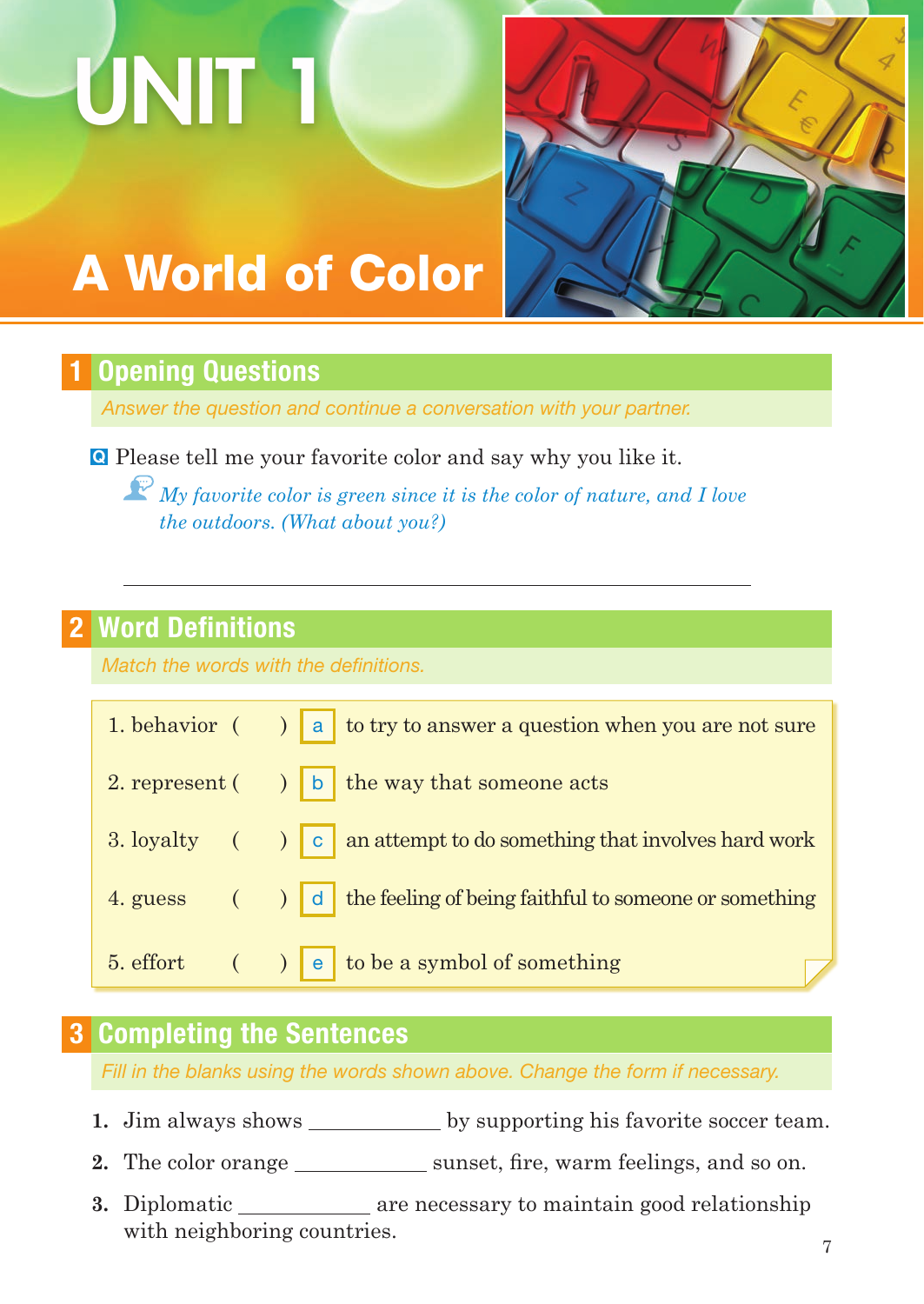#### **Reading Tips: Transition Words**

**Transition words are used to connect one idea to the next. These** words can be used to cue readers about how ideas are logically connected in the article.

#### $\triangleright$  Complete the words.

| As                 | Concerning     | Regarding                                         | With regard to  |  |
|--------------------|----------------|---------------------------------------------------|-----------------|--|
| <b>Furthermore</b> | Moreo          | Therefore                                         | However         |  |
| Meanwhile          |                | In the meantime   By the same token   By contr___ |                 |  |
| On the other h     | In other words | In any case                                       | In addition     |  |
| In fact            | <b>Thus</b>    | In conclusion                                     | Tο<br><b>up</b> |  |

#### 4 Reading

Now, let's read.

## **A World of Color**

 $\frac{2}{60}$  2

- 1 Colors play an important role in our world today. Studies show that certain colors have an effect on our mood, feelings, and behavior. Colors affect everything from how we feel and act to what we wear. how we decorate, and how we advertise.
- 2 It is important to understand why certain colors are used to promote products or create a specific kind of environment at home or at the office. Colors can send a positive or negative message or simply make people more cautious.
- 3 The color blue is perfect for individuals who want peace and quiet. Blue represents water, the source of life. For this reason, blue is thought to have a relaxing effect on the mind and body. The color blue helps us sleep, so it is often a popular choice for bedrooms. Blue also implies trust and loyalty. Perhaps this is why businesspeople and police officers in many countries wear blue. On the other hand, blue can also be cold and uncaring. Too much blue can make us feel sad.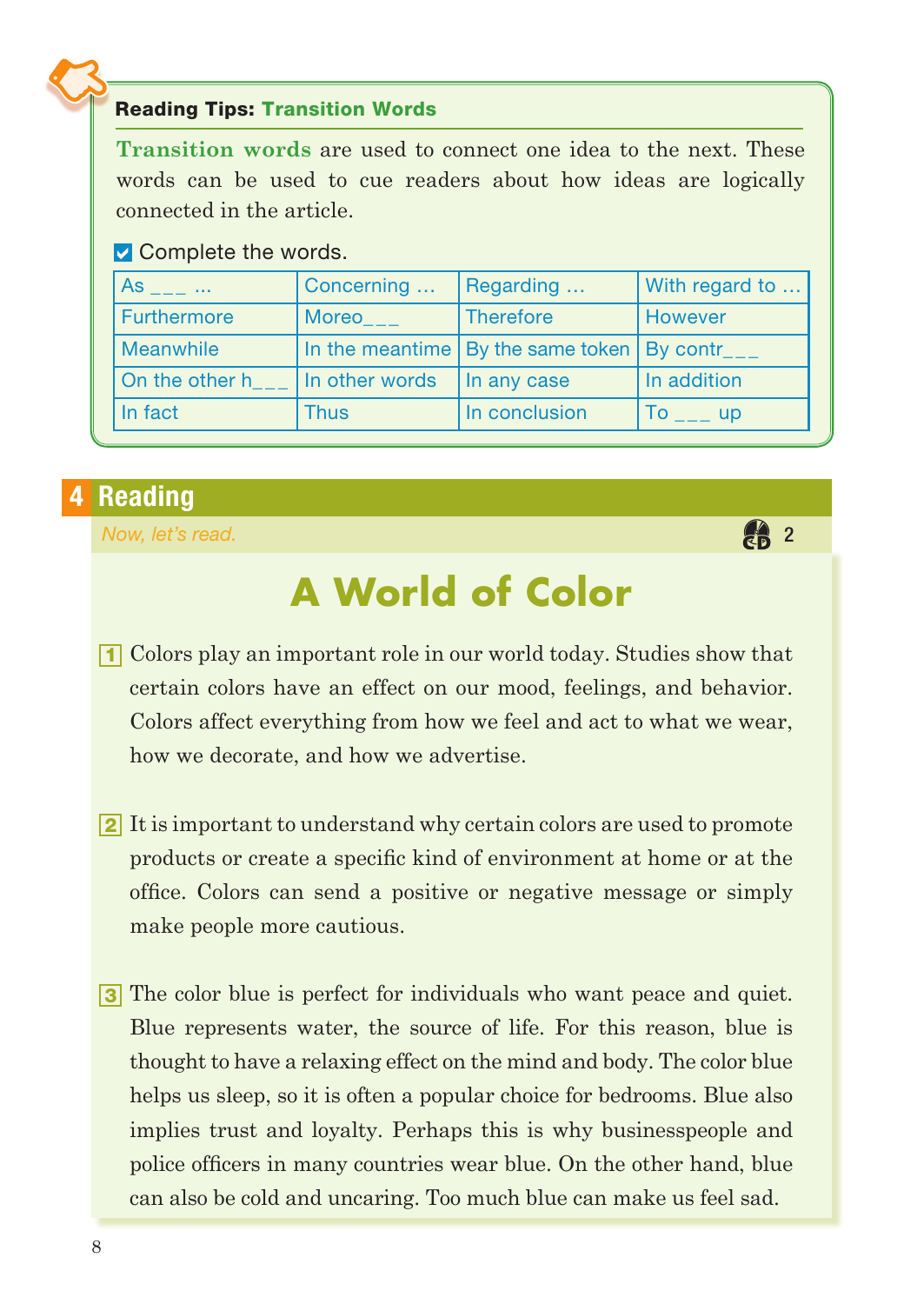



- **4** Have you ever thought about why doctors and nurses wear white? White is a common color in hospitals and medical facilities because it promotes cleanliness. White is also used in advertisements for medical products, low-fat food, and dairy products for the same reason.
- **5** Happiness, laughter, and sunshine all bring a certain color to mind. If you guessed yellow, you are right! Yellow grabs our attention, helps us be more creative, and makes us concentrate.
- **6** Green is a refreshing color that symbolizes hope and growth. This color has traditionally been used in literature to represent nature and life. In the last 20 years, we have seen a number of people go green in an effort to do their part in protecting the environment. This phrase is used when people start to reduce the harm that their living does to the Earth.
- 7 To sum up, colors brighten our lives and affect our feelings and actions in many different ways. The next time you need to make a decision about colors, think about the message you are sending. Colors have so much to say about you.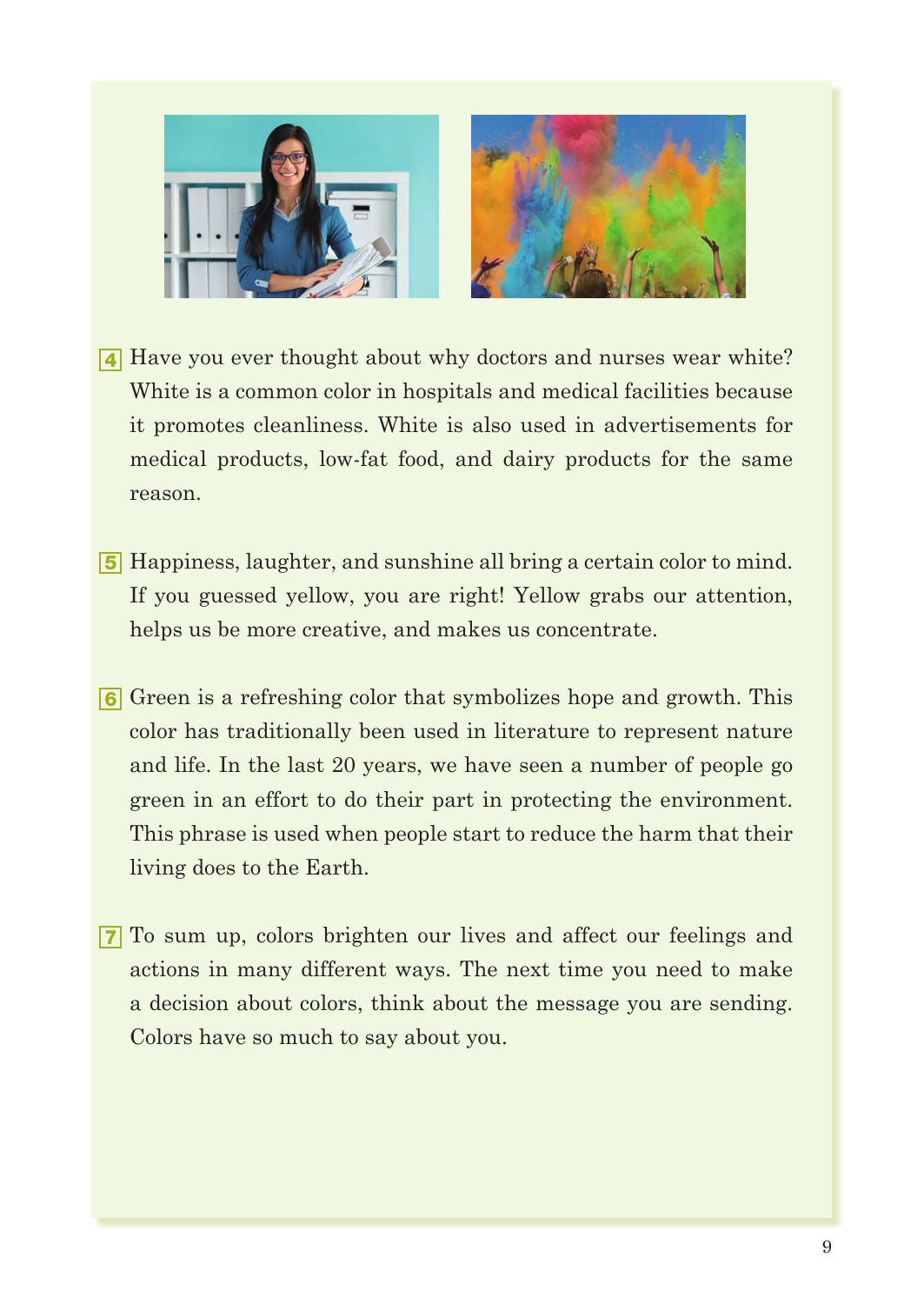#### **5** Matching the Idea

Match the sentences with the appropriate ideas.

- 1. Green is a refreshing color that symbolizes hope and growth.
- 2. Colors can send a positive or negative message.
- 3. Blue is perfect for individuals who want peace and quiet.
- 4. White is a common color in hospitals because it promotes cleanliness.

- It can be seen in images of growing trees, bushes, nature, and life. b
- People who love to hold parties probably are not attracted to this  $\mathbf{C}$ color.
- $\mathsf{d}$ Advertisers are careful about the colors they choose to promote products.

#### **6 True, False or Unknown**

Decide whether the statements are true, false, or unknown, and circle the boxes.

| 1. Research shows that all colors affect our mood.          |             |       |                |  |
|-------------------------------------------------------------|-------------|-------|----------------|--|
|                                                             | <b>True</b> | False | Unknown        |  |
| 2. Many of us see yellow as something that is clean.        |             |       |                |  |
|                                                             | True        | False | Unknown        |  |
| <b>3.</b> The meaning of purple is associated with mystery. |             |       |                |  |
|                                                             | <b>True</b> | False | <b>Unknown</b> |  |
| 4. Green is used in literature to represent outer space.    |             |       |                |  |
|                                                             | True        | False |                |  |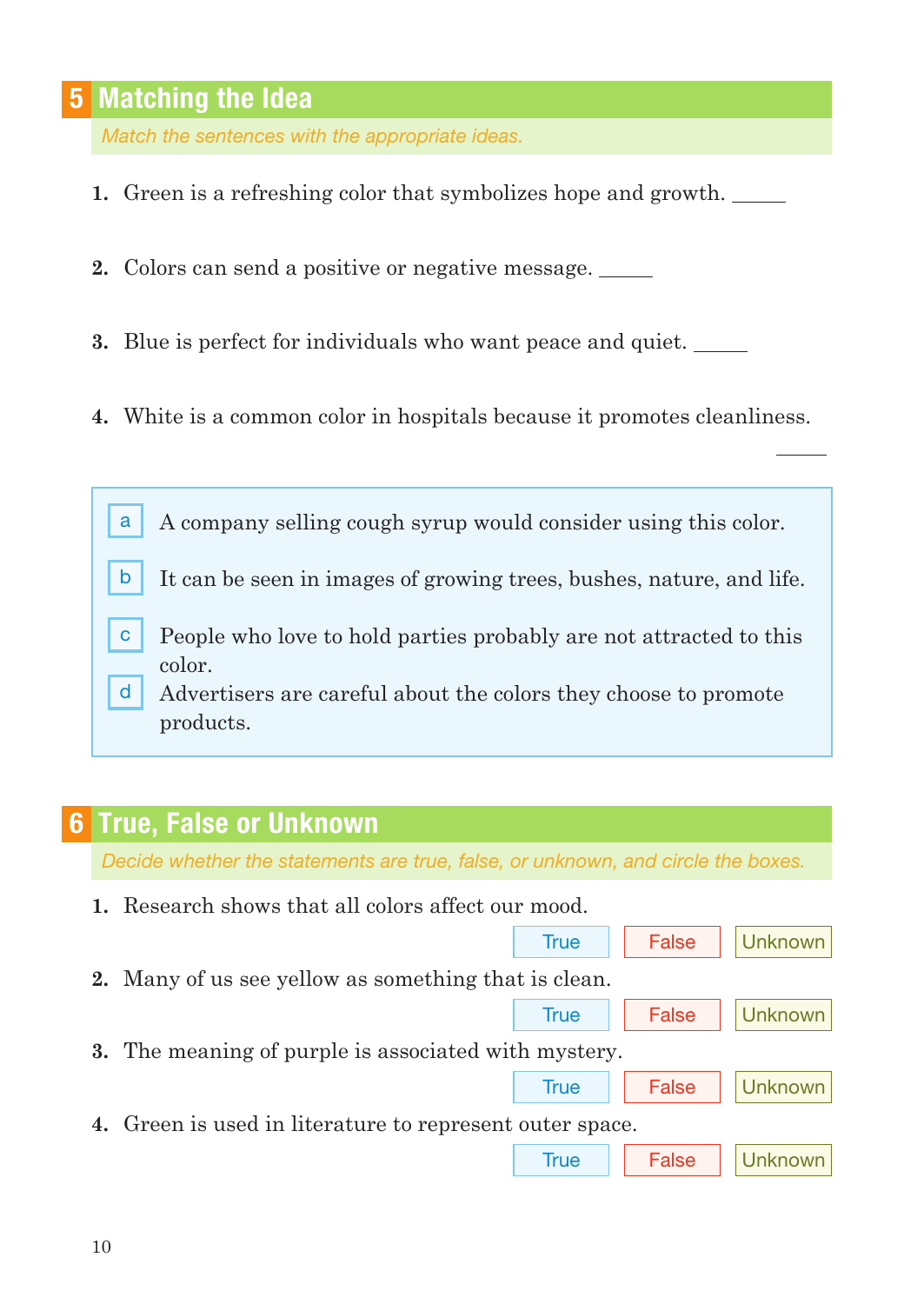#### **7 Multiple Choice**

Circle the appropriate answers.

- 1. According to the article, colors influence all of the following but ...
	- how we behave. a
	- how we exercise.  $\mathsf{b}$
	- c | our decorations.
	- $d$  our emotions.
- Why does blue help people to calm down?  $2.$ 
	- It helps us to pay attention. a
	- It creates the perfect feeling.  $\mathsf{b}$
	- It forces us to be less thoughtful.  $\mathbf{C}$
	- $\mathsf{d}$ It has a relaxing effect.
- 3. How does white make us feel?
	- Hungry a
	- Cautious  $b$
	- Enthusiastic  $\overline{c}$
	- $\mathsf{d}$ Clean
- 4. Why do many painters use yellow?
	- a
- It causes them anxiety.
	- $\mathsf{b}$ It brings them sadness.
	- $\mathbf{C}$ It helps their imagination.
	- $\mathsf{d}$ It makes them feel angry.